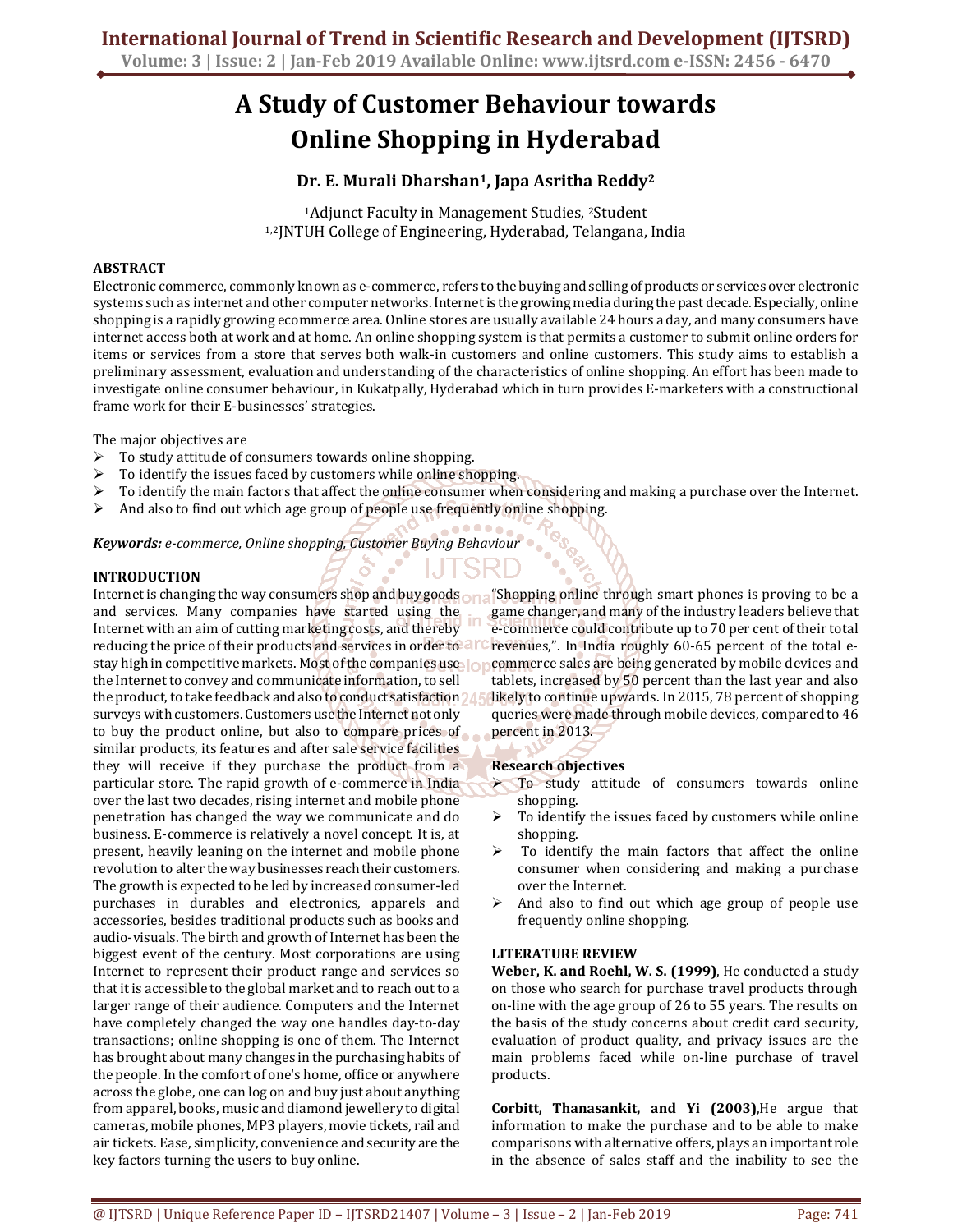#### International Journal of Trend in Scientific Research and Development (IJTSRD) @ www.ijtsrd.com eISSN: 2456-6470

product. The cost of accessing the Internet is also a factor for engaging in Internet activities. While low prices do not guarantee high penetration, this is an important factor for more widespread development of the Internet and consequently, of electronic commerce.

**Venkoba Rao (2006)**, He carried out in his study consumers' attitude towards online shopping is a prominent factor affecting actual buying behavior. The results of study of perceptions of 200 online purchasers in Hyderabad reveal trust, security, Internet speed, and responsiveness mainly affect online purchasers' behavior. In addition, demographic variables like gender, age and education are used.

**Erden Tulin (2007)**, He made a study revealed that 80% of internet users go online to find health related information, 85% of Google users have made an online purchase in the past six months, approximately 20 million people are browsing new home listing each month and more than 70% of Google users have shown some interest in a financial service product. His research report helped the business owners, by posting some comprehensive status about online consumer behaviour.

**Dinesh, Amit, and Raghav Rao (2008)** His study compared online store rating with other e-store loyalty factors. It was found that the number of years on the web has the least impact on repurchase intention. This has significant implications for managers of online stores because it suggests that stores would attract more customers by having positive customer reviews. The amount of time the store has been in business does not seem to affect the repurchase Onal Journ intention of consumers. "Word of mouth" remains the most in Scient powerful customer acquisition tool and impact on the trust that the customers have. Developme

**Venkatesh (2008)**, His article analyzed the new trends in 456-64 marketing and observed that several developments in technology have completely transformed the world and made life easier for people on the transactions of business and work. Notable among these is called "Internet and Online Marketing". In essence, this activity enables buyers and sellers of goods and services to get their task accomplished without the necessity to travel. In internet marketing, the users access the products of their choice but it is not possible to trace and test all aspects of the marketing campaign.

**A study has conducted by Feng Zhu (2010)**, indicates that how product and consumer characteristics moderate the influence of online consumer reviews on product sales using data from the video game industry. His findings reveal that online reviews are more influential for less popular games and games whose players have greater Internet experience.

#### **Methodology:**

The study is based on the primary data collected through sample of female and male employees and the youth. Questionnaires have been constructed to understand the contribution of various components towards consumer behavior towards online shopping. The data has been collected through online survey along with demographic details of employees. Secondary data has been gathered from various sources such as books, journals and online resources. This work is a descriptive survey research design. The study was designed to elicit information from

respondents through survey. People were contacted for filling of questionnaire. However, 100 people responded by completing the questionnaire. The number of respondents varied from occupation to occupation. The questionnaire was sent by email and Whatsapp contacts in the form of google forms. Completed questionnaire were sent back through email and responses were updated in Google forms. Follow-up enquiries were made to enhance timely response by the employees. Primary data of the study is collected through a structured questionnaire. The relevant secondary data was collected through journals, magazines, newspapers, research articles. Hyderabad is a place where we can get a lot of different people. Since Hyderabad was technically developed, these days hyderabadians depends on ecommerce, so the responds residing in Hyderabad were taken for the study. The students from different colleges and employees from different areas were taken into study.

#### **DATA ANALYSIS AND INTERPRETATION**

#### **1. Age group**:

|  | Table 1 age analysis |                                  |  |  |  |  |  |  |  |  |
|--|----------------------|----------------------------------|--|--|--|--|--|--|--|--|
|  | Age                  | <b>Percentage of respondents</b> |  |  |  |  |  |  |  |  |
|  | $\overline{20}$      | 17.3                             |  |  |  |  |  |  |  |  |
|  | $21 - 30$            | 54.1                             |  |  |  |  |  |  |  |  |
|  | $31 - 40$            | 17.3                             |  |  |  |  |  |  |  |  |
|  |                      | 11.2                             |  |  |  |  |  |  |  |  |

#### **2. Gender:**

|        | Table 2 gender analysis                 |
|--------|-----------------------------------------|
|        | <b>Gender Percentage of respondents</b> |
| Male   | 42 Q                                    |
| Female | 571                                     |
|        |                                         |

# **3. Occupation:**

| Tables occupation analysis |                                  |  |  |  |  |  |  |  |
|----------------------------|----------------------------------|--|--|--|--|--|--|--|
| <b>Qualification</b>       | <b>Percentage of respondents</b> |  |  |  |  |  |  |  |
| Student                    | 54.1                             |  |  |  |  |  |  |  |
| <b>Business</b>            | 9.2                              |  |  |  |  |  |  |  |
| Employee                   | 21.4                             |  |  |  |  |  |  |  |
| Agriculture                | 2.5                              |  |  |  |  |  |  |  |
| Home maker                 | 9 2                              |  |  |  |  |  |  |  |

#### **4. Reason for choosing online shopping?**

Table<sup>2</sup>

| ł<br>× |
|--------|
|--------|

| <b>Reason</b>                      | In percentage |
|------------------------------------|---------------|
| Very convenience and time saving   | 35.7          |
| Low price                          | 28.6          |
| Variety of products                | 27.6          |
| You can buy the rare products here |               |

 $\overline{\mathcal{A}}$ 

#### **5. How important are the following factors in your decision to purchase goods from internet?**

VU (Very unimportant) U (Unimportant) N (Neither important nor unimportant) I(Important) VI (Very Important)

| Table 5                      |    |   |    |    |    |  |
|------------------------------|----|---|----|----|----|--|
| <b>Features</b>              | VU |   | N  |    | VI |  |
| Delivery time                | 21 | 6 | 8  | 32 | 30 |  |
| Reputation of the<br>company | 23 | 6 | 6  | 31 | 30 |  |
| Guarantees and<br>Warrantees | 22 | 4 | 6  | 28 | 37 |  |
| prices                       | 24 | 4 | 2  | 37 | 31 |  |
| Security                     | 21 | 3 | 4  | 38 | 43 |  |
| Special offers /discounts    | 20 | 6 | 12 | 27 | 32 |  |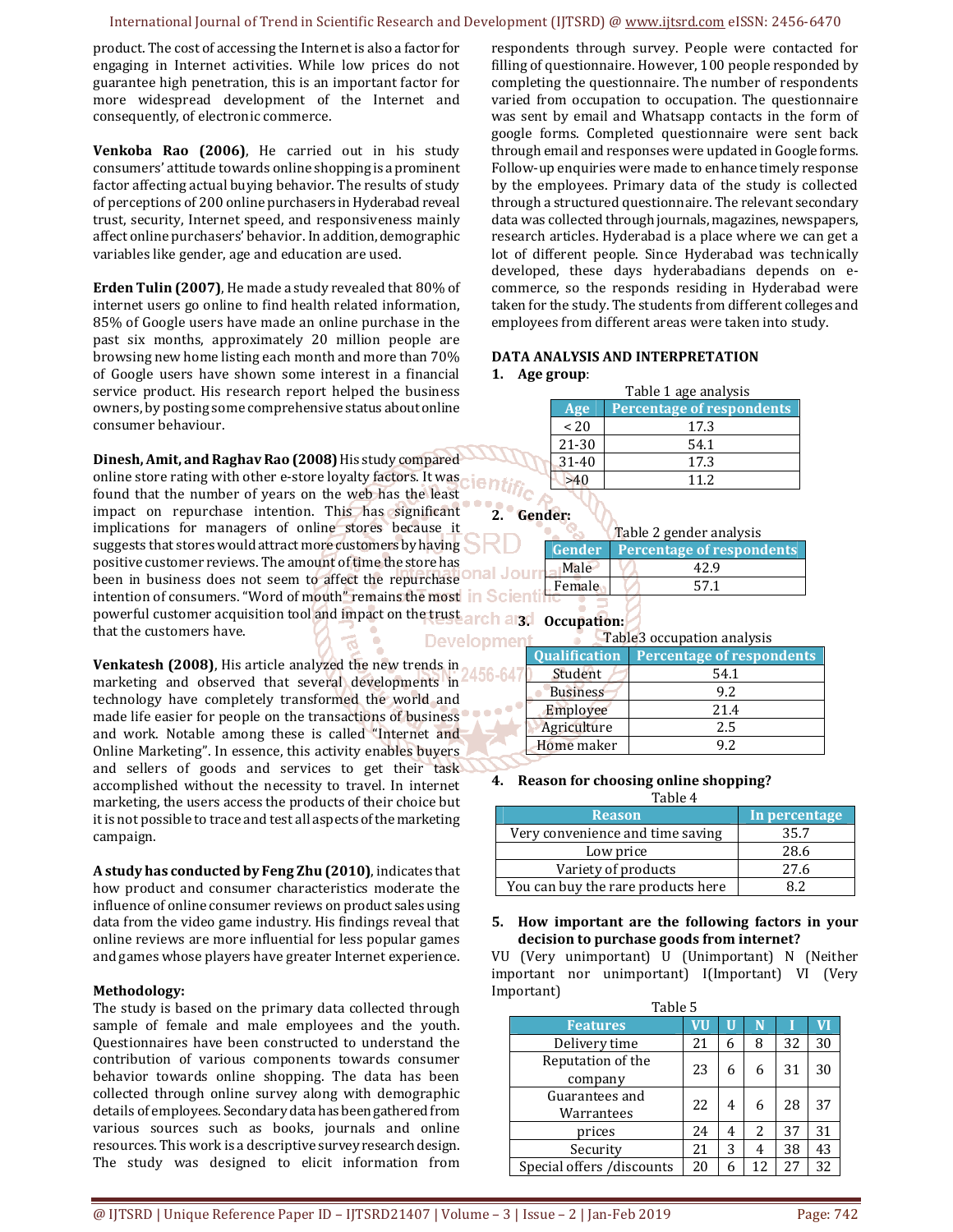#### International Journal of Trend in Scientific Research and Development (IJTSRD) @ www.ijtsrd.com eISSN: 2456-6470

#### **6. Level of agreement to the following questions.**

 SA (Strongly agree) A (Agree) N (Neutral) D (Disagree) SD (Strongly Disagree) Table 6

| <b>Features</b>                                                       | <b>SA</b> | A  | N  | D  | <b>SD</b> |
|-----------------------------------------------------------------------|-----------|----|----|----|-----------|
| Shopping online is risky                                              | 10        | 23 | 43 | 14 | 5         |
| I prefer traditional shopping<br>towards online shopping              | 8         | 31 | 38 | 19 |           |
| I have to trust an e-retailer<br>before making a purchase             | 18        | 43 | 23 | 12 |           |
| While shopping online, I<br>hesitate to give my credit<br>card number | 12        | 32 | 18 | 32 |           |

**7. Which of the following products have you purchased online the most?** 

| Name of the product | <b>No of respondents</b> |
|---------------------|--------------------------|
| Electronics         | 60                       |
| Cloths              | 51                       |
| <b>Books</b>        | 24                       |
| House hold          | 20                       |
| Gifts               | 23                       |
| Others              | 23                       |

| rable o genuer<br>prices et osstabulation |   |                       |          |                |                |        |        |        |
|-------------------------------------------|---|-----------------------|----------|----------------|----------------|--------|--------|--------|
|                                           |   |                       |          | <b>Total</b>   |                |        |        |        |
|                                           |   |                       | $\bf{0}$ |                | $\overline{2}$ | 3      | 4      |        |
|                                           |   | Count                 | 12       | 2              | 1              | 22     | 19     | 56     |
|                                           | 0 | <b>Expected Count</b> | 13.1     | 1.7            | 1.1            | 22.3   | 17.7   | 56.0   |
| Gender                                    |   | % within prices       | 52.2%    | 66.7%          | 50.0%          | 56.4%  | 61.3%  | 57.1%  |
|                                           |   | Count                 | 11       | 1              | 1              | 17     | 12     | 42     |
|                                           | 1 | Expected Count        | 9.9      | 1.3            | .9             | 16.7   | 13.3   | 42.0   |
|                                           |   | % within prices       | 47.8%    | 33.3%          | 50.0%          | 43.6%  | 38.7%  | 42.9%  |
|                                           |   | Count                 | 23       | 3 <sup>2</sup> | $\overline{2}$ | 39     | 31     | 98     |
| Total                                     |   | <b>Expected Count</b> | 23.0     | 3.0            | 2.0            | 39.0   | 31.0   | 98.0   |
|                                           |   | % within prices       | 100.0%   | 100.0%         | 100.0%         | 100.0% | 100.0% | 100.0% |
|                                           |   |                       |          |                |                |        |        |        |

## Table 8 **gender \* prices Crosstabulation**

| Table 9 Chi-Square Tests |       |  |                                |  |  |  |  |  |
|--------------------------|-------|--|--------------------------------|--|--|--|--|--|
|                          |       |  | Value df Asymp. Sig. (2-sided) |  |  |  |  |  |
| Pearson Chi-Square       | .611ª |  | 962                            |  |  |  |  |  |
| Likelihood Ratio         |       |  | 962                            |  |  |  |  |  |
| N of Valid Cases         |       |  |                                |  |  |  |  |  |

a. 4 cells (40.0%) have expected count less than 5. The minimum expected count is .86.

### Table 10 **age \* traditional shopping Cross tabulation**

|              | $\sim$                        |                | <b>Total</b> |                |         |  |        |                |        |
|--------------|-------------------------------|----------------|--------------|----------------|---------|--|--------|----------------|--------|
|              |                               | $\bf{0}$       |              | $\overline{2}$ |         |  | 3      | $\overline{4}$ |        |
|              | Count                         |                | 3            |                | 8       |  | 4      | 1              | 17     |
| $\mathbf{0}$ | <b>Expected Count</b>         | 1.4            | 5.4          |                | 6.6     |  | 3.3    | .3             | 17.0   |
|              | % within traditional shopping | 12.5%          | 9.7%         | 21.1%          |         |  | 21.1%  | 50.0%          | 17.3%  |
|              | Count                         | 5              | 15           |                | 20      |  | 12     | 1              | 53     |
| 1            | <b>Expected Count</b>         | 4.3            | 16.8         |                | 20.6    |  | 10.3   | 1.1            | 53.0   |
|              | % within traditional shopping | 62.5%          | 48.4%        |                | 52.6%   |  | 63.2%  | 50.0%          | 54.1%  |
|              | Count                         | $\theta$       | 7            |                | 9       |  |        | $\theta$       | 17     |
| 2            | <b>Expected Count</b>         | 1.4            | 5.4          |                | 6.6     |  | 3.3    | .3             | 17.0   |
|              | % within traditional shopping | $0.0\%$        | 22.6%        |                | 23.7%   |  | 5.3%   | $0.0\%$        | 17.3%  |
|              | Count                         | $\overline{a}$ | 6            |                |         |  | 2      | $\Omega$       | 11     |
| 3            | <b>Expected Count</b>         | .9             | 3.5          |                | 4.3     |  | 2.1    | $\cdot$        | 11.0   |
|              | % within traditional shopping | 25.0%          | 19.4%        |                | $2.6\%$ |  | 10.5%  | $0.0\%$        | 11.2%  |
|              | Count                         | 8              | 31           | 38             |         |  | 19     | 2              | 98     |
| Total        | <b>Expected Count</b>         | 8.0            | 31.0         |                | 38.0    |  | 19.0   | 2.0            | 98.0   |
|              | % within traditional shopping | 100.0%         | 100.0%       | 100.0%         |         |  | 100.0% | 100.0%         | 100.0% |

#### Table 11 **Chi-Square Tests**

|                    | <b>Value</b>        |    | $df$ Asymp. Sig. (2-sided) |  |  |  |  |  |
|--------------------|---------------------|----|----------------------------|--|--|--|--|--|
| Pearson Chi-Square | 14.055 <sup>a</sup> | 12 | 297                        |  |  |  |  |  |
| Likelihood Ratio   | 16.689              | 12 | .162                       |  |  |  |  |  |
| N of Valid Cases   | 98                  |    |                            |  |  |  |  |  |

a. 13 cells (65.0%) have expected count less than 5. The minimum expected count is .22.